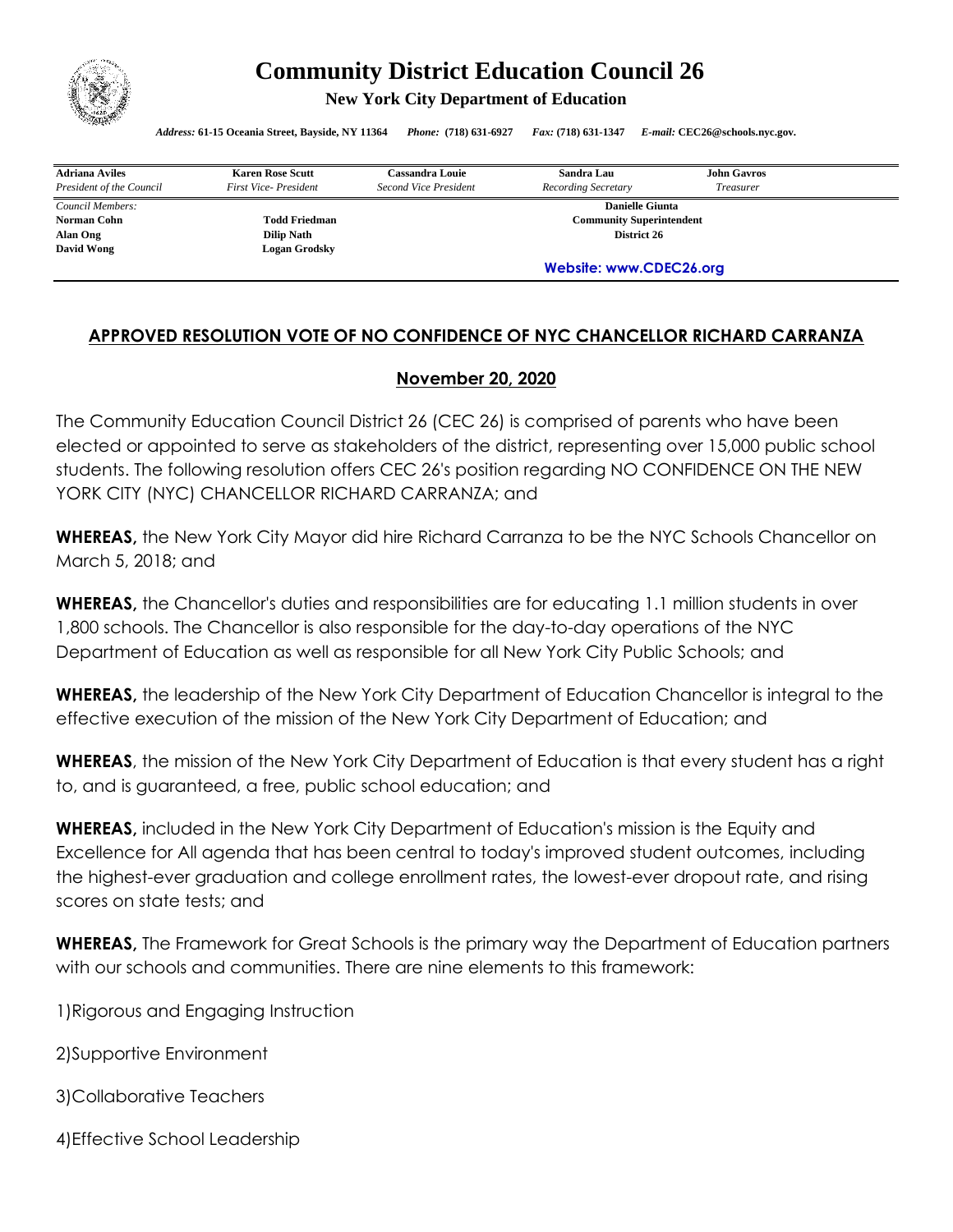5)Strong Family-Community Ties

6)Collaboration and Agreement with Community Education Councils and Parent Teacher Associations

7)District Wide Policies

8)School Wide Policies

9)Trust<sup>1</sup>

**WHEREAS,** rigorous instruction has been set aside to accommodate the lack of appropriate curriculum to ensure that no student will have to repeat a year of academic instruction, as well as putting in place a grading policy that does not achieve the high standards essential to the future success of our students; and

**WHEREAS,** many families from homes with different languages reflective of our diverse family communities, are being left with minimal support to help their children understand and advance in their education and development; and

**WHEREAS,** our educators are being left with minimal and untimely guidance or tools to assist in educating our children, therefore collaboration has been ineffective; and

**WHEREAS,** the guidance and policies from the Chancellor's office has been minimal due to the lack of communication, leaving our school leaders with no answers for our families and for the majority of questions posed; and

**WHEREAS,** due to the ongoing pandemic, families have been forced to continue the struggles faced with online remote learning as well as the everyday responsibilities and hardships they face on a daily basis as well as teaching at home. The resources and partnerships that were used for support, have been taken away until further notice. Families have been left in isolation without sufficient services for struggling students.

**WHEREAS,** our Parent Teacher Associations along with our Community Education Councils, were left with many unanswered questions and without proper guidance from the Chancellor's office on virtual meetings and how to engage our school communities using the available platforms until most recently; and

**WHEREAS,** without timely guidance from the Chancellor's office, the District Offices were left with many critical and unanswered questions for families; and

**WHEREAS,** without timely guidance from the Chancellor's office, both District and School Wide Policies were also put on hold awaiting further guidance; and

**WHEREAS,** the trust that had been formed with our school communities together with our families, has been lost. Our families can no longer rely on the New York City Department of Education to provide our children their given right to an equitable and excellent education, due to the constant breaking

<sup>1</sup> www.schools.nyc.gov